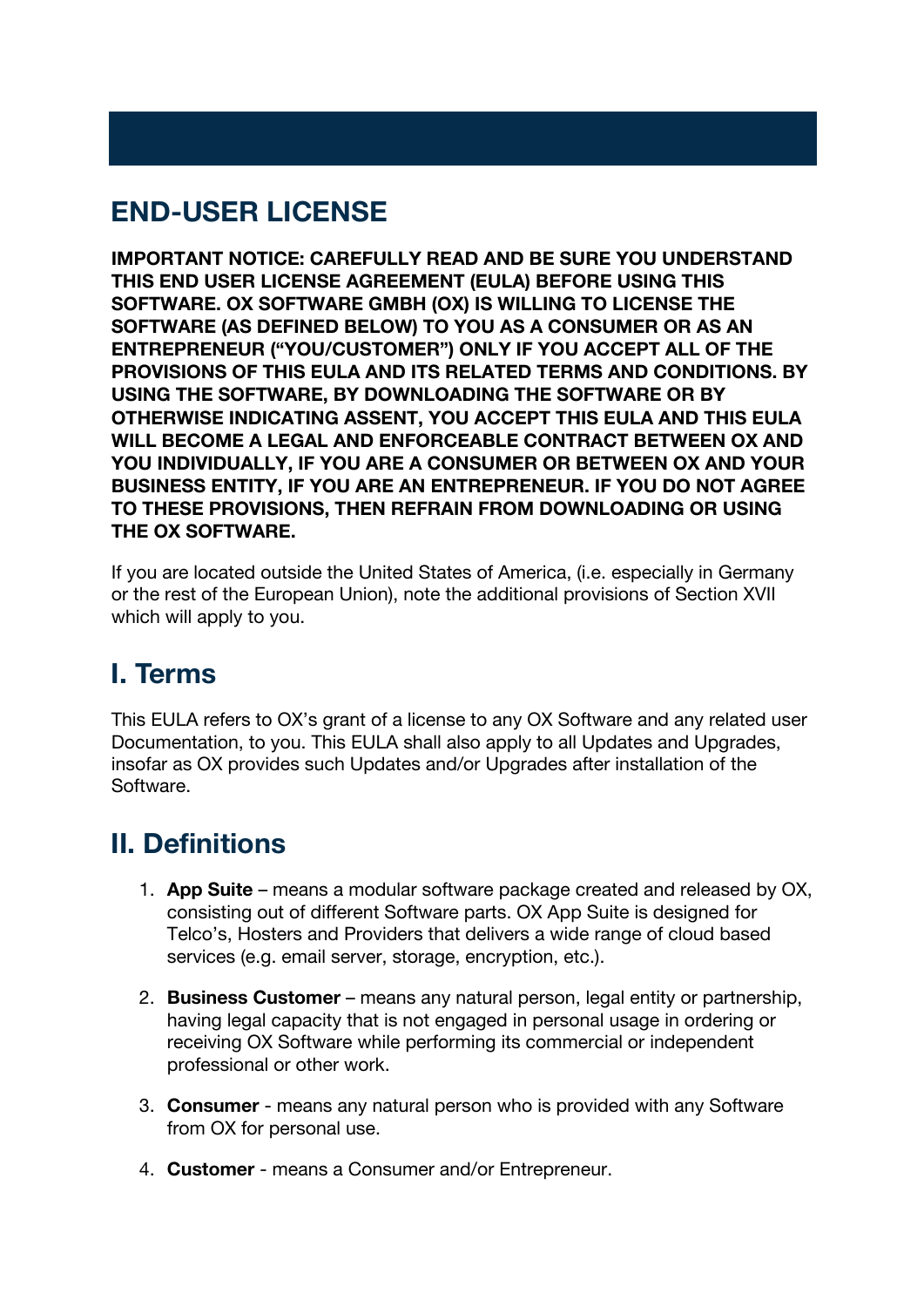- 5. **Device** means any device that is able to process data with the assistance of a programmable calculation specification, this also includes any mobile devices, i.e. tab- lets, smartphones.
- 6. **Documentation** means all written materials, in printed or electronic form, describing the features of the OX Software and/or Updates and Upgrades and that are designed to assist you in effectively utilizing the OX Software, Updates and/or Upgrades.
- 7. **License** means the right to use the OX Software subject to this EULA and the Terms and Conditions applicable as of date of conclusion of the relevant agreement. The License shall stipulate the nature and scope of the right to use the OX Software including Updates and/or Upgrades if provided.
- 8. **License Term** means the period for which a License to the OX Software has been granted. The License Term commences as soon as you have received the OX Software, but no later than the beginning of use of the OX Software.
- 9. **Release** means the date at which any OX Software, Update or Upgrade has been made publically available for download in a stable and ready-to-market condition, irrespective where it has been made available (OX website at **www.open-xchange.com/**, mobile or stationary third-party app-stores, etc.).
- 10.**OX** means OX Software GmbH, a limited liability company, with its primary place of business at Rollnerstr. 14, 90408 Nürnberg, Germany.
- 11.**OX Software** means all OX's officially released stationary and/or mobile applications, software and computer programs in their object code format, including any and all Updates and Upgrades thereto that OX makes available, provides and for which OX has granted a license to Customer under this EULA.
- 12.**Terms and Conditions** mean the contractual terms agreed upon between Customer and OX, if any. As noted below, these Terms and Conditions apply in addition to, and supplement the provisions of, this EULA.
- 13.**Updates and Upgrades** mean the updating of the OX Software. Classification of the updating as an Update or Upgrade is at OX's sole discretion.
- 14.**Update Service** means the ongoing updating of OX Software through **Updates**
- 15.**Use** means Customer's conduct to install, use, access, run, or otherwise read the Software into and out of memory in accordance with the documentation and the license grant from OX.

### **III. The Software**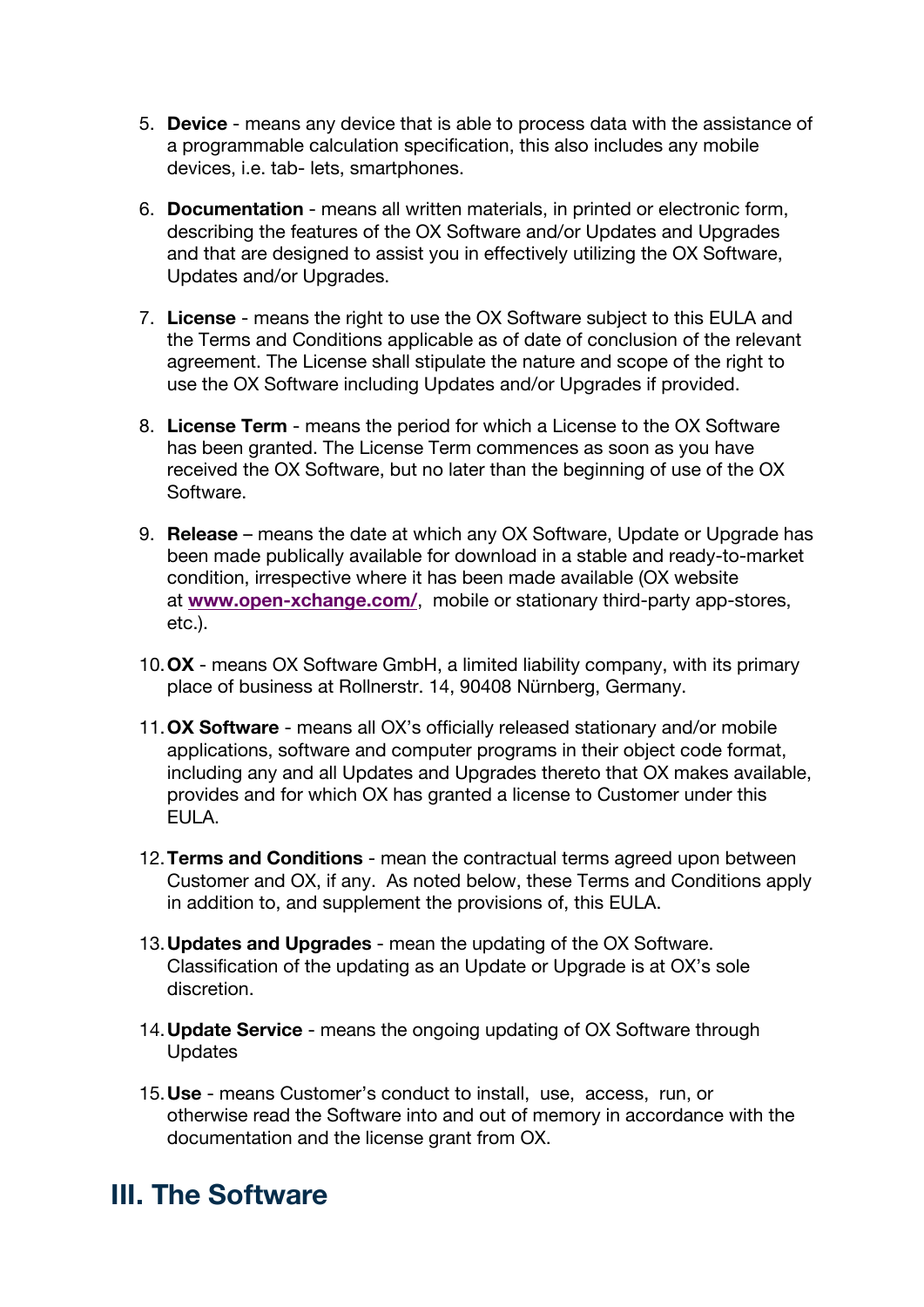This EULA applies to the OX Software that is being provided to Customer, no matter whether it is provided to Customer within the package of OX App Suite or as a stand-alone solution, and no matter which channel the OX Software is distributed through. The OX Software for the terms of this EULA includes only the parts supplied to Customer.

# **IV. License Grant**

OX grants to Customer the non-exclusive, non-transferable, revocable right without limitation in place and time to install and use the OX Software in object-code form only, under the terms of this EULA and, in case Customer has to pay license fees, only after the complete payment of such fees. Customer may copy the OX Software for Customer's own use (i.e., for use by one

individual) and for backup and archival purposes. Any use, copying, or distribution of the OX Software not authorized by this Agreement may result in the immediate termination of the license granted by this Agreement.

# **V. Open Source or Third Party Software**

Portions of the OX Software may use, include third party software, other copyrighted material or Open Source Software. Acknowledgements, licensing terms and disclaimers for such material are contained in separate agreements. Customer's use of such material is governed by the terms of the applicable agreements and can be found on the OX web site, as listed under: **www.open-xchange.com/terms-andconditions/**

### **VI. Restrictions**

No Publication. Except as otherwise specifically set forth in this Agreement, Customer may not distribute, disclose, display, transmit, publish, resell, sublicense or otherwise transfer OX Software, nor allow the distribution, disclosure, display, transmission, publication, resale, sublicense or transfer of the OX Software, to any person, entity or other third party.

Limited Copies. Customer may not copy or allow copies of the OX Software to be made for any reason, except for Customer's own use (i.e., one individual) and for back-up and archival purposes.

No Modifications or Derivative Works. Customer may not make any changes or modifications in the OX Software, nor may Customer create derivative works of the OX Software. Customer may not decompile, disassemble, decrypt, extract or otherwise reverse engineer the OX Software. Customer may not remove, alter, cover, or distort any copyright, trademark or other proprietary rights notice placed by OX in or on the OX Software or its documentation.

No Unlawful Use. Customer may not use the OX Software in any unlawful manner or for any unlawful purpose.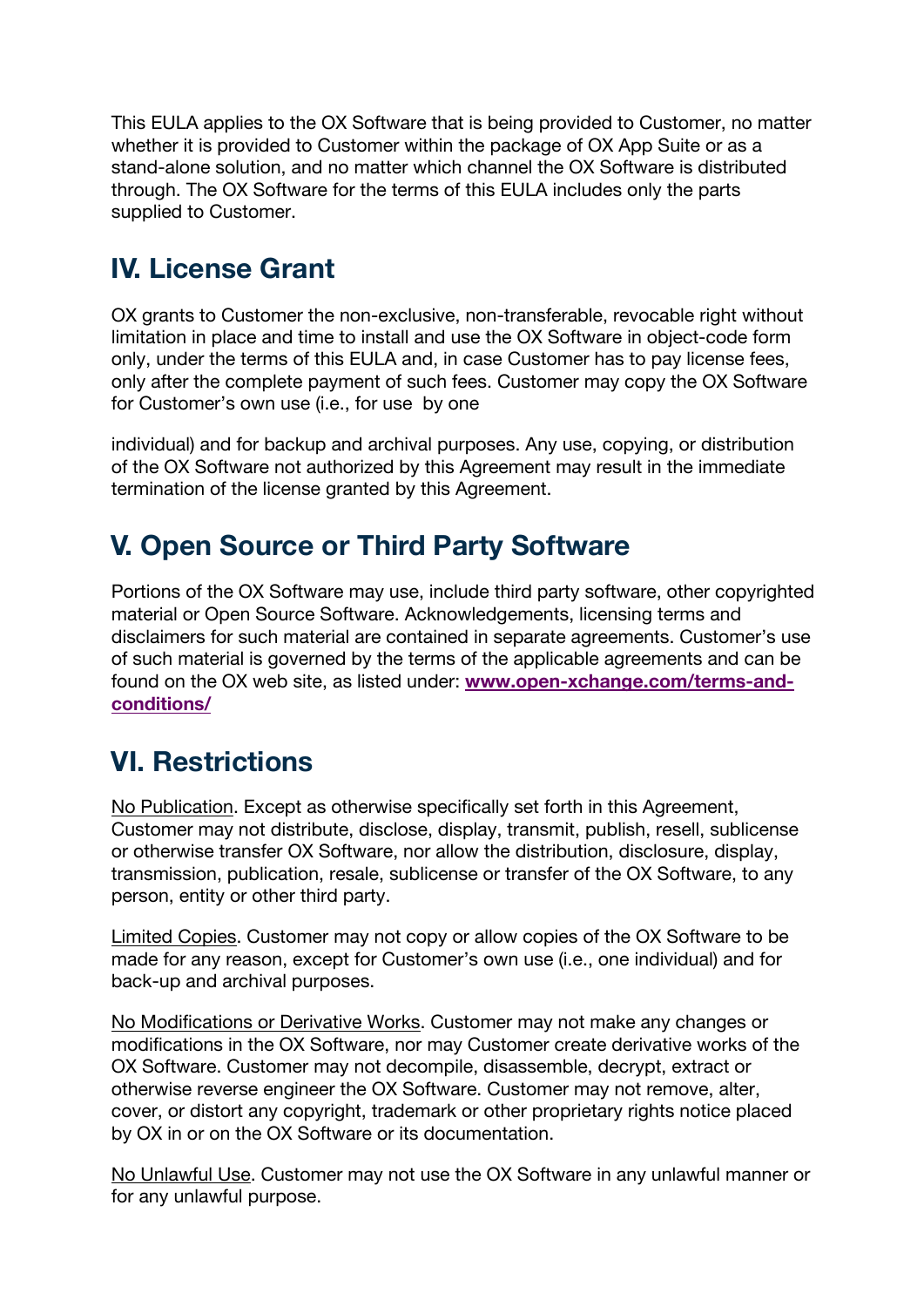Special Risk Environments. Customer shall not use the OX Software in special risk areas that require error-free, permanent operation of relevant systems and in which the failure of the OX Software may result in a direct risk for life, body or health or in substantial damages to property or the environment (high risk activities and high availability activities, including but not limited to the operation of nuclear facilities, weapon systems, aviation navigation or communication systems, life support systems and equipment, machine and production processes of pharmaceuticals and food production). OX does not warrant or guarantee that the OX Software is fit for use in special risk areas.

Action against unlawful use. OX reserves all rights to bring action to prohibit or stop any unauthorized use of OX Software, including but not limited to, claims for injunctive relief and damages. Unauthorized use may lead to criminal prosecution under the relevant laws.

#### **VII. Term and Termination**

The term of the License granted under the EULA to the Customer shall commence on the day the Customer has obtained or at latest on the day when Customer starts using the OX Software ("Effective Date") and continue indefinitely ("License Term") unless terminated upon the occurrence of one or more of the following events:

- By OX, if Customer fails to pay any fees, charges or taxes due to OX hereunder, provided written notice of such alleged default has been given to Customer and Customer has not cured such default within ten (10) days after receipt of such notice.
- By OX, if License is in default or breach of any material provision of this Agreement, provided written notice of such alleged default has been given to Customer and Customer has not cured such default within fourteen (14) days after receipt of such notice.
- By OX, under the conditions of Section X.

Upon the expiration or termination of Customer's license, Customer agrees to discontinue any and all uses of the OX Software and its documentation and to destroy all copies of the OX Software on Customer's end devices, disks and other digital storage devices.

#### **VIII. Trademarks**

OX is the sole owner of the OX trademark in the United States, the European Union and certain other countries. Customer may not use any OX trademark without OX's prior written consent, which OX may withhold in its sole discretion.

### **IX. Copyrights**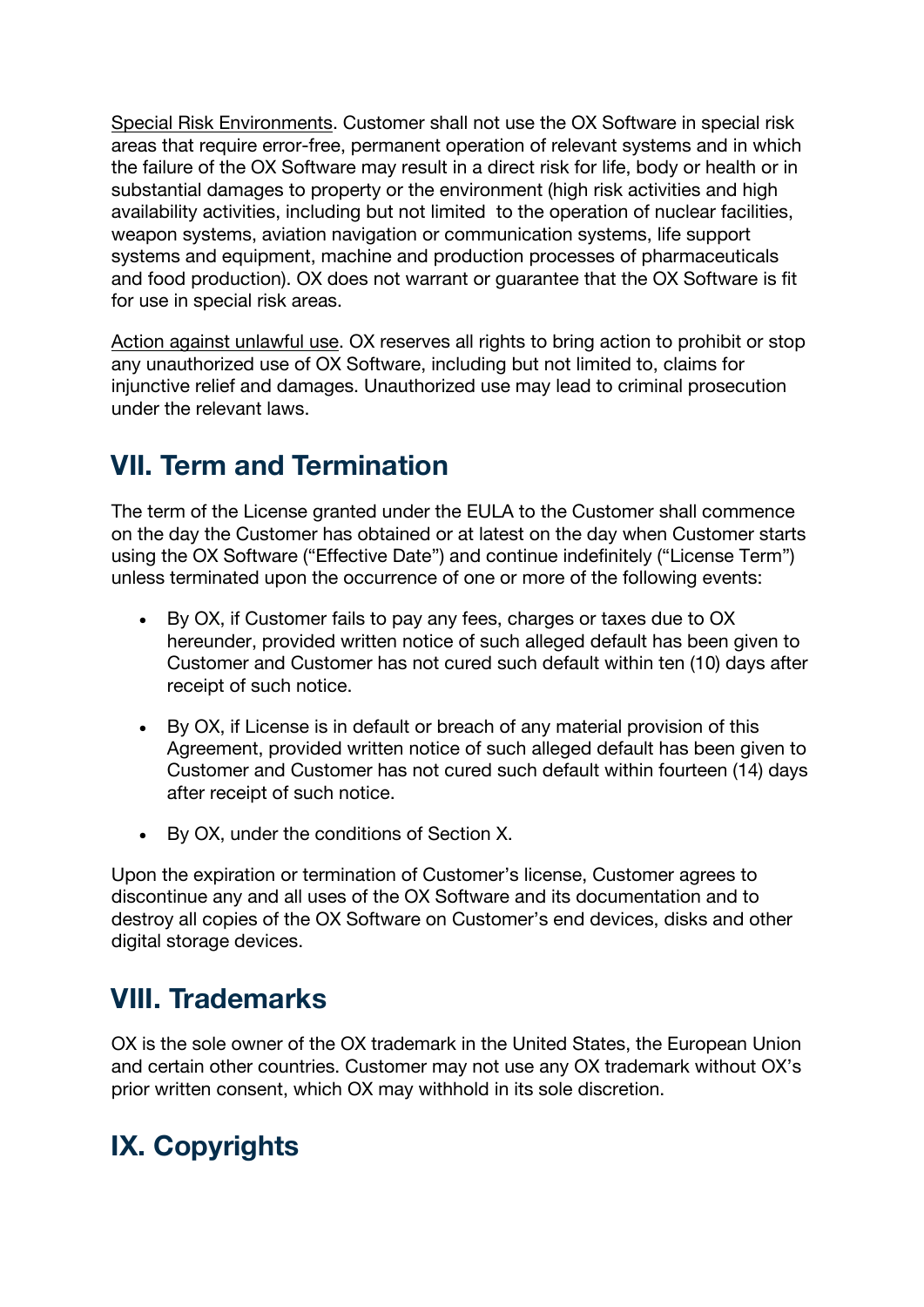Customer acknowledges that the OX Software and its documentation are protected by copyright and other laws and that OX and its licensors own and retain all rights in and to the Software and its documentation. Customer has no rights in the OX Software or its documentation except as set forth in this Agreement and in any other written agreement Customer may have with OX.

# **X. Infringement**

In the event that a third party brings a legal action against OX alleging that use of the Software infringes a patent, copyright or trade secret, OX reserves the right to modify or replace the OX Software in a manner that retains the same functionality and ease of use of the OX Software in all material respects, or to procure a license therefor. If OX determines that no such alternative is reasonably available, OX may terminate this Agreement and the license created by this Agreement and Customer will cease all use of the OX Software. OX will have no liability to Customer as a result of such termination.

# **XI. Backups**

Customer agrees regularly to back up the data Customer derives from Customer's use of the OX Software. Customer acknowledges that any failure to do so may significantly decrease Customer's ability to mitigate any harm or damage arising from any problem or error in the OX Software.

### **XII. No Warranties**

OX delivers the OX Software on an "as is" basis. Any reliance upon the OX Software is at Customer's own risk. OX is not responsible for any consequence of Customer's use of or reliance upon the OX Software.

**TO THE MAXIMUM EXTENT PERMITTED BY APPLICABLE LAW, OX DISCLAIMS ALL WARRANTIES; EITHER EXPRESS, IMPLIED OR OTHERWISE, INCLUDING, BUT NOT LIMITED TO, IMPLIED WARRANTIES OF TITLE, MERCHANTABILITY, OR FITNESS FOR A PARTICULAR PURPOSE. OX ALSO EXPRESSLY DISCLAIMS ANY AND ALL WARRANTIES RELATING TO NONINFRINGEMENT OF THIRD PARTY RIGHTS, SATISFACTORY QUALITY, OR ABILITY TO INTEGRATE THE OX SOFTWARE WITH OTHER PRODUCTS.**

### **XIII. LIMITATION OF LIABILITY**

**TO THE MAXIMUM EXTENT PERMITTED BY APPLICABLE LAW AND REGARDLESS OF WHETHER ANY REMEDY HEREIN FAILS OF ITS ESSENTIAL PURPOSE, IN NO EVENT WILL OX BE LIABLE FOR ANY SPEICAL, INCIDENTIAL, INDIRECT, CONSEQUENTIAL OR PUNITECE DAMAGES WHATSOEVER ARISING OUT OF THIS EULA OR THE USE OF OR INABILITY TO USE THE OX SOFTWARE (INCLUDING, WITHOUT LIMITATION, DAMAGES FOR LOST INFORMATION, LOST PROFITS OR BUSINESS INTERRUPTION, LOSS OF**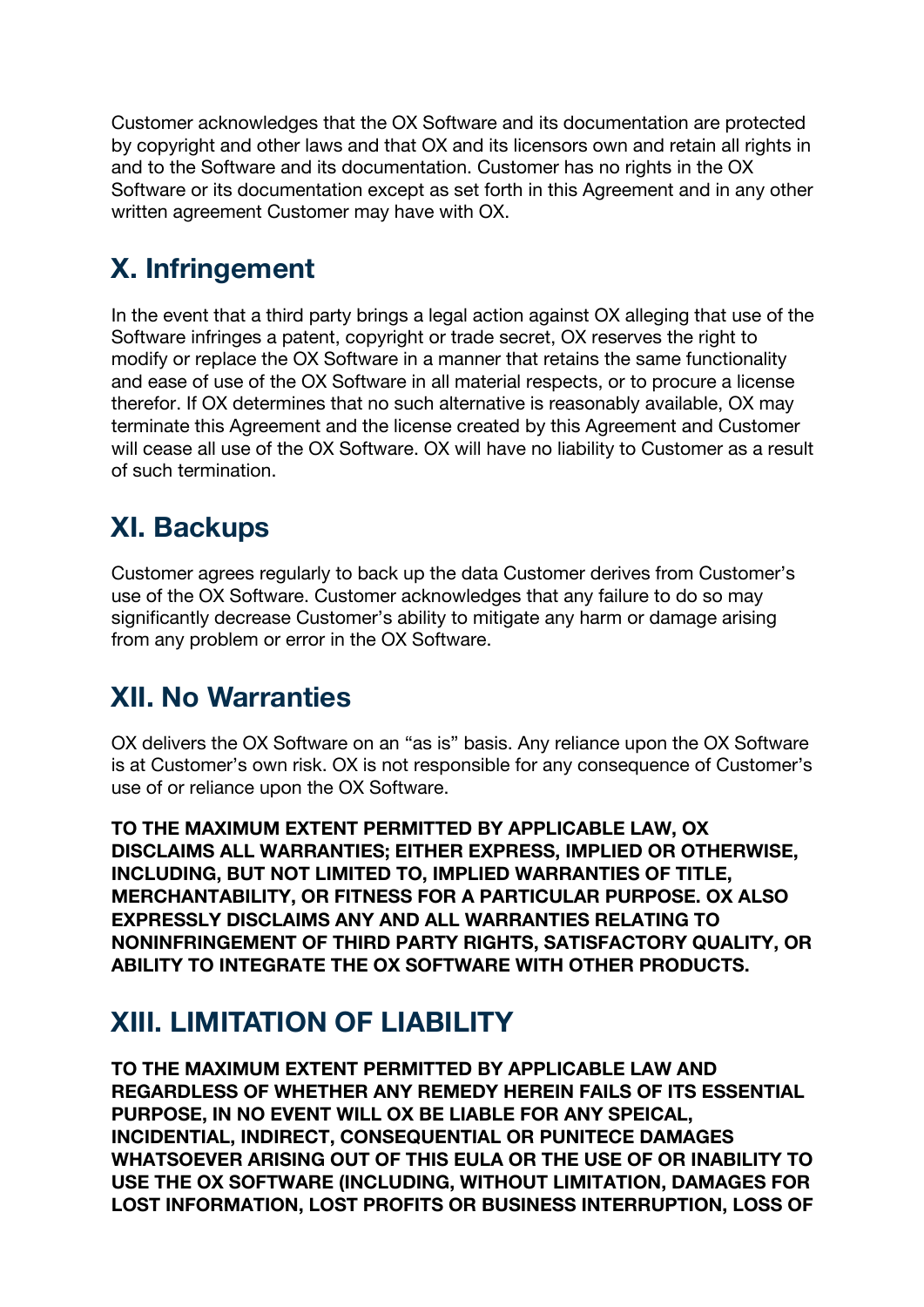**DATA OR WORK STOPPAGE), EVEN IF OX HAS BEEN ADVISED OF OR SHOULD HAVE KNOWN OF THE POSSIBILITY OF SUCH DAMAGES. IN NO EVENT WILL OX BE LIABLE FOR DAMAGES IN CONTRACT, TORT, OR OTHERWISE IN EXCESS OF THE AMOUNTS RECEIVED BY OX FROM CUSTOMER FOR CUSTOMER'S USE OF THE OX SOFTWARE DURING THE ONE-YEAR PERIOD IMMEDIATELY PRECEEDING THE DATE THE CAUSE OF ACTION ARISES.**

In no event may Customer bring an action against OX more than one year after the cause of action arises. Some jurisdictions do not allow limitations on implied warranties or the exclusion or limitation of incidental or consequential damages, so the above limitations and exclusions may not apply to Customer. In such jurisdictions, OX's liability is limited to the greatest extent permitted by law.

# **XIV. Privacy**

By entering into this EULA, you agree that the OX Privacy Policy, as it exists at any relevant time, shall be applicable to you. See **www.open-xchange.com**.

# **XVI. Miscellaneous**

No Transfer of Rights. Customer may not transfer, sublicense or assign the rights granted under this Agreement to any other person or entity, except that if Customer is a Customer with multiple licenses, Customer may change the end-users authorized by it to use the OX Software from time to time.

U.S. Export Control Regulations. Neither the Customer nor any end-user may export, re-export or deliver the OX Software, in whole or in part, to any person or entity where such export, re-export or delivery violates any U.S. export or national security control law or regulation. Customer represents and warrants that neither Customer nor any end-user authorized by it to use the OX Software is acting on behalf of any person, entity, or country subject to U.S. export or national security controls.

Only Agreement. This EULA and the Terms and Conditions, as defined above and incorporated herein, set forth all of your rights to use the OX Software and make up the entire agreement between the parties. This EULA and the Terms and Conditions supersede any other communications, representations or advertising relating to the OX Software that is the subject of this EULA.

Waivers. No delay or failure to exercise any right or remedy provided for in this Agreement will be deemed to be a waiver.

Severability. If any provision of this Agreement is held invalid or unenforceable, for any reason, by any arbitrator, court or governmental agency, department, body or tribunal, the remaining provisions will remain in effect.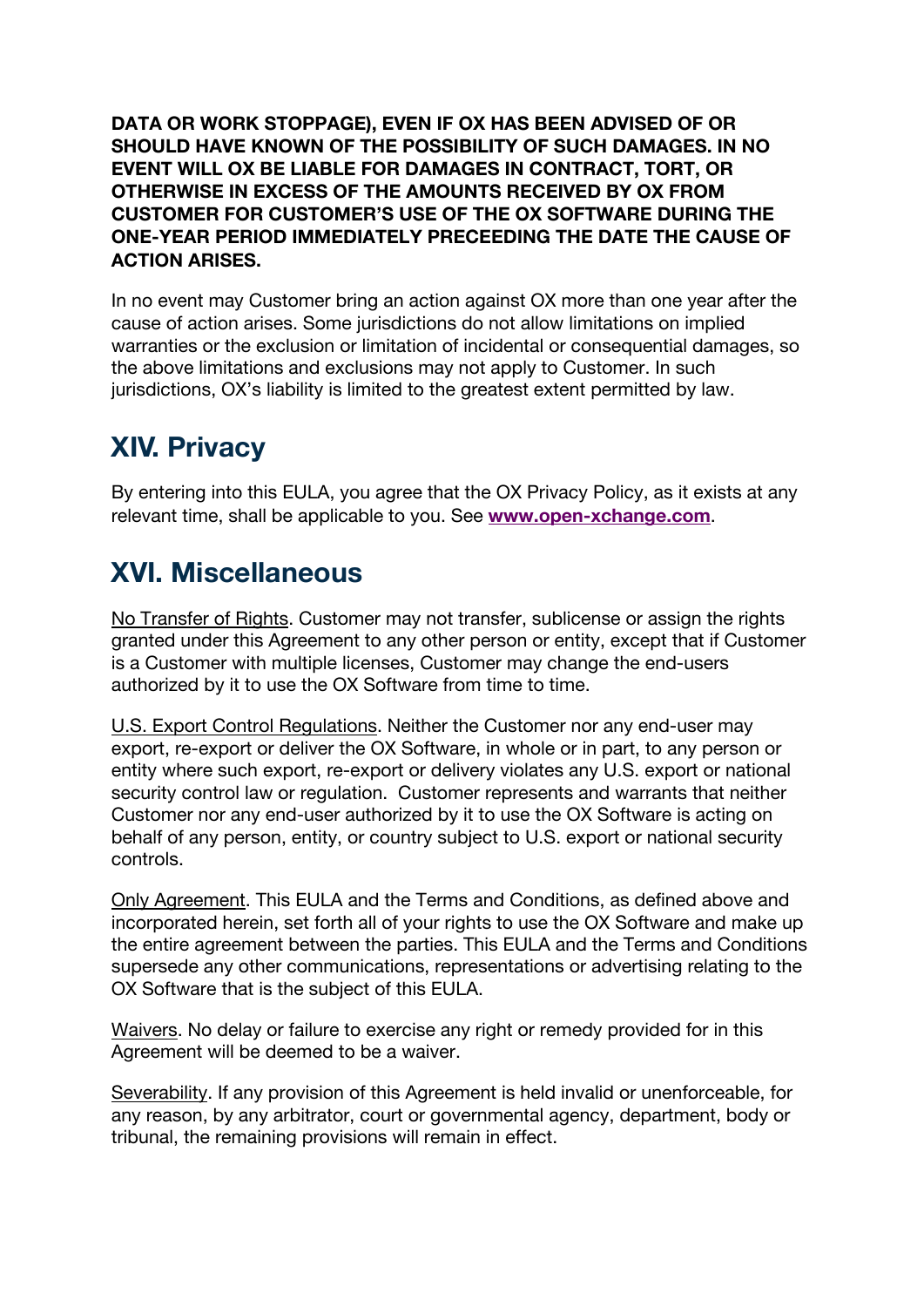Governing Law. This Agreement will be governed by and construed in accordance with the laws of the State of New York, U.S.A., without regard to conflicts of laws principles.

Jurisdiction. Both Customer and OX irrevocably consent to the non-exclusive jurisdiction of the United States District Court for the Southern District of New York in any legal action or proceeding arising out of or relating to this Agreement or the transactions it contemplates

#### **XVII. Provisions for Licenses under European and German Law**

This section applies to you if you are located in any other jurisdiction than the United States. Your license is governed by the laws of Germany and any any legal action or proceeding with respect to this Agreement will be brought into the Courts of Hamburg, Germany.

- 1. Section XII (No Warranties) shall be replaced in its entirety by the following provisions:
	- a) Unless expressly agreed otherwise, the OX Software shall be in line with the current state-of-the-art technology and shall conform to all relevant product information and specifications provided by OX. OX does not warrant that the OX Software under the agreement will meet any purposes beyond the fulfilment of OX'S obligations under the agreement.
	- b) Customer shall be advised that based on the current state of the art technology program errors cannot be excluded with complete certainty in spite of exercising greatest conscientious care and diligence
	- c) If OX has provided Customer with the OX Software against payment but for a limited period of time, defects in the OX Software, shall be rectified by OX within a reasonable period after notification of the defect. The rectification of defects shall be effected, at OX's choice, by way of repair or substitute delivery free of charge. Customer shall only be entitled to an extraordinary termination of the agreement due to the failure to grant use in accordance with the agreement if OX has been given sufficient opportunity to rectify the defect and such attempt has failed. It shall be assumed that the repair or substitute delivery has failed only if OX has been given sufficient opportunity to effect a repair or substitute delivery without achieving the desired result or if the repair or substitute delivery was unjustifiably refused by OX. If rectification of a defect in the form of repair or subsequent delivery is only possible for OX at unreasonable expenses, OX may refuse to rectify the defect and refer Customer to its right to rescind or terminate the agreement.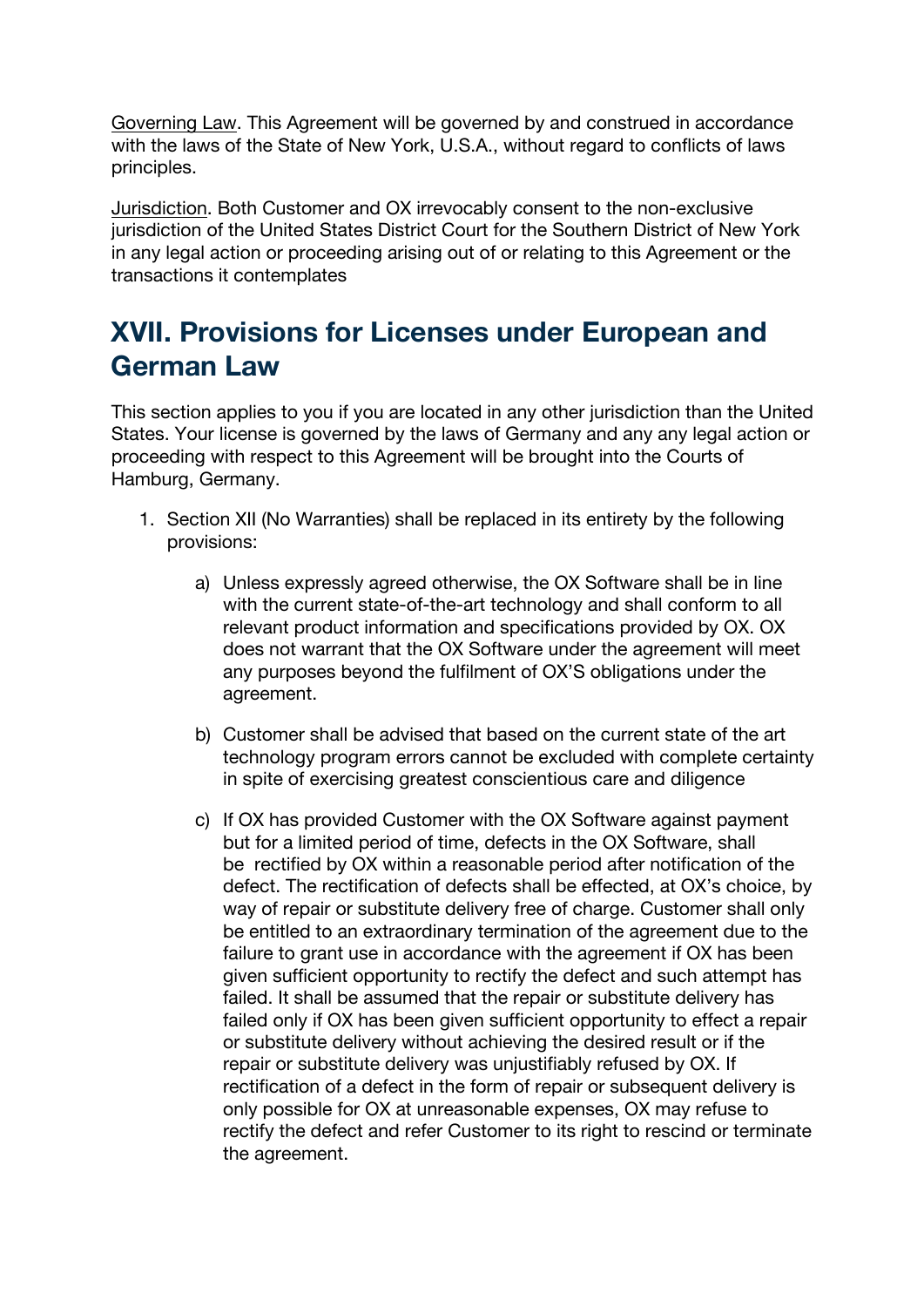- d) Customer shall notify OX without undue delay if a third party asserts claims against Customer based on infringement of intellectual property rights by the OX Software. Should there be any information of such, whether in written documents or correspondence or in other forms, Customer shall provide these to OX without undue delay.
- 2. Section XII (Limitation of liability) shall be replaced in its entirety by the following provision:

Notwithstanding the legal nature of the relevant claim, the following shall apply to Customer's damage claims and claims for expenses incurred in vain:

- a) Unlimited Liability
	- i. For damages with respect to injury to health, body or life caused by OX, OX is fully liable.
	- ii. OX is fully liable for damages caused willfully or by the gross negligence by OX. The same applies to damages which result from the absence of a quality which was guaranteed by OX or to damages which result from malicious action by OX.
	- iii. OX's liability based on the German Product Liability Act remains unaffected.
- b) Limited Liability
	- i. If damages, except for such cases covered by Section XVII.2.a, with respect to a breach of a contractual core duty are caused by slight negligence, OX is liable only for the amount of the damage which was typically foreseeable. Contractual core duties, abstractly, are such duties whose fulfillment enables proper performance of an agreement in the first place and whose performance a contractual party regularly may rely on.
	- ii. For the purposes of this Section, "foreseeable damages" shall mean an amount that does not exceed in the aggregate the amount payable to OX by the Customer in the 12 months period prior to the damage causing event.
	- iii. With the exception of cases (a) of willful misconduct, (b) gross negligence or (c) where OX fraudulently misrepresents the OX Software, OX is not liable for any features, functions, functionalities or Services designated alpha or beta and/or which are provided free of charge. Liability without fault for initial defects is excluded.
	- iv. Any further liability of OX is excluded.